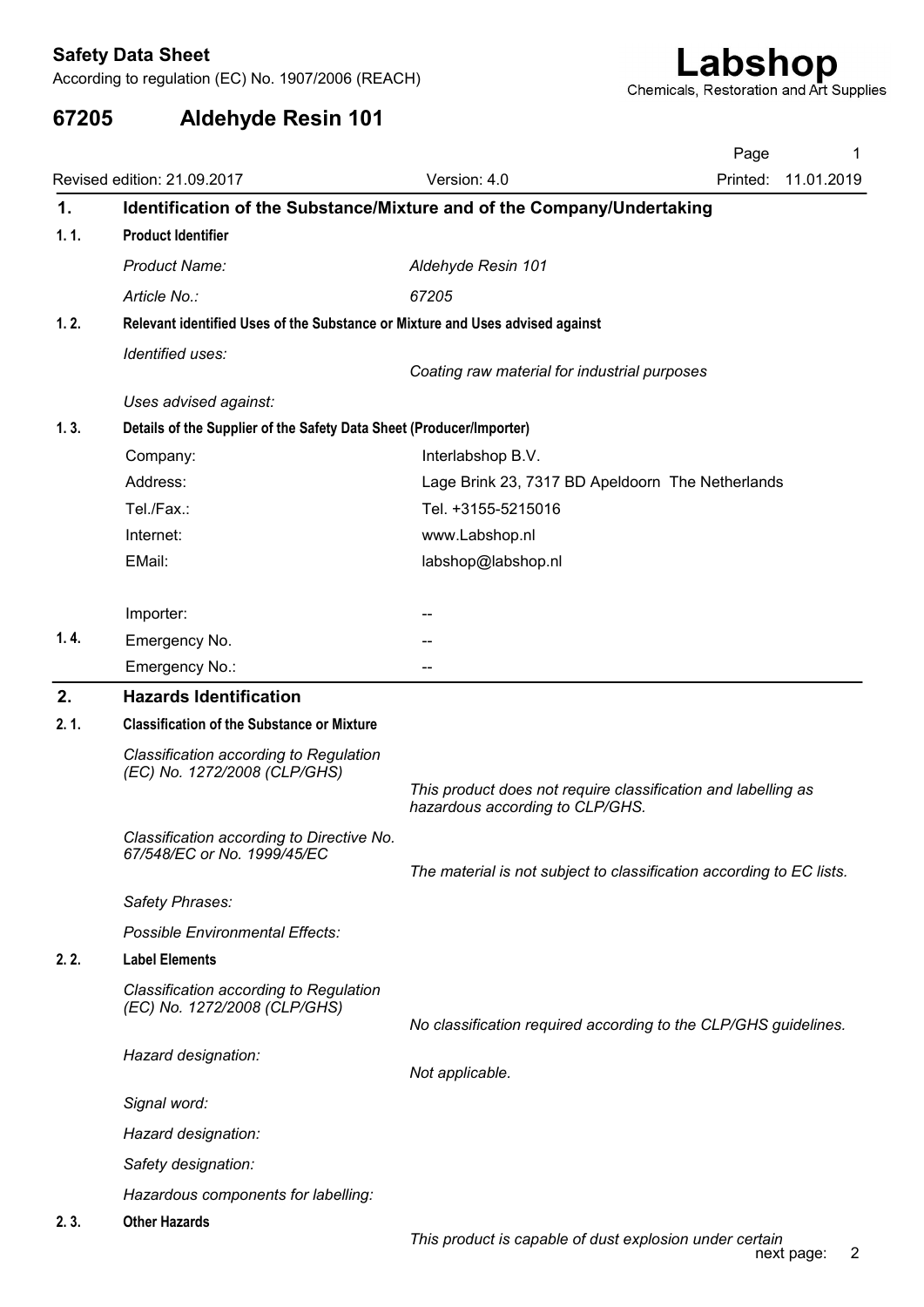|      |                                                                            |                                                                                          | Page                |
|------|----------------------------------------------------------------------------|------------------------------------------------------------------------------------------|---------------------|
|      | Revised edition: 21.09.2017                                                | Version: 4.0<br>circumstances.                                                           | Printed: 11.01.2019 |
| 3.   | <b>Composition/Information on Ingredients</b>                              |                                                                                          |                     |
| 3.1. | <b>Substance</b>                                                           |                                                                                          |                     |
| 3.2. | Mixture                                                                    |                                                                                          |                     |
|      | <b>Chemical Characterization:</b>                                          | Urea Aldehyde resin                                                                      |                     |
|      | Information on Components / Hazardous<br>Ingredients:                      |                                                                                          |                     |
|      | Additional information:                                                    |                                                                                          |                     |
| 4.   | <b>First Aid Measures</b>                                                  |                                                                                          |                     |
| 4.1. | <b>Description of the First Aid Measures</b>                               |                                                                                          |                     |
|      | General information:                                                       | Remove contaminated clothes immediately.                                                 |                     |
|      | After inhalation:                                                          |                                                                                          |                     |
|      |                                                                            | Supply fresh air. Consult physician if symptoms persist.                                 |                     |
|      | After skin contact:                                                        |                                                                                          |                     |
|      |                                                                            | Wash off with plenty of water and soap.                                                  |                     |
|      | After eye contact:                                                         | Rinse open eyes with plenty of water for at least 15 minutes.                            |                     |
|      |                                                                            |                                                                                          |                     |
|      | After ingestion:                                                           | Rinse mouth with water and drink plenty of water.                                        |                     |
| 4.2. | Most important Symptoms and Effects, both Acute and Delayed                |                                                                                          |                     |
|      | Symptoms:                                                                  |                                                                                          |                     |
|      |                                                                            | No further information available.                                                        |                     |
|      | Effects:                                                                   |                                                                                          |                     |
| 4.3. | Indication of any Immediate Medical Attention and special Treatment needed |                                                                                          |                     |
|      | Treatment:                                                                 | Symptomatic treatment (decontamination, vital functions), no<br>specific antidote known. |                     |
| 5.   | <b>Fire-Fighting Measures</b>                                              |                                                                                          |                     |
| 5.1. | <b>Extinguishing Media</b>                                                 |                                                                                          |                     |
|      | Suitable extinguishing media:                                              |                                                                                          |                     |
|      |                                                                            | Extingishing powder, foam.                                                               |                     |
|      | Unsuitable extinguishing media:                                            |                                                                                          |                     |
| 5.2. | Special Hazards arising from the Substance or Mixture                      | Carbon dioxide (CO2)                                                                     |                     |
|      | Special hazards:                                                           |                                                                                          |                     |
|      |                                                                            | In case of fire: hazardous vapors may be released. Development                           |                     |
|      |                                                                            | of fumes/aerosol.                                                                        |                     |
| 5.3. | <b>Advice for Firefighters</b>                                             |                                                                                          |                     |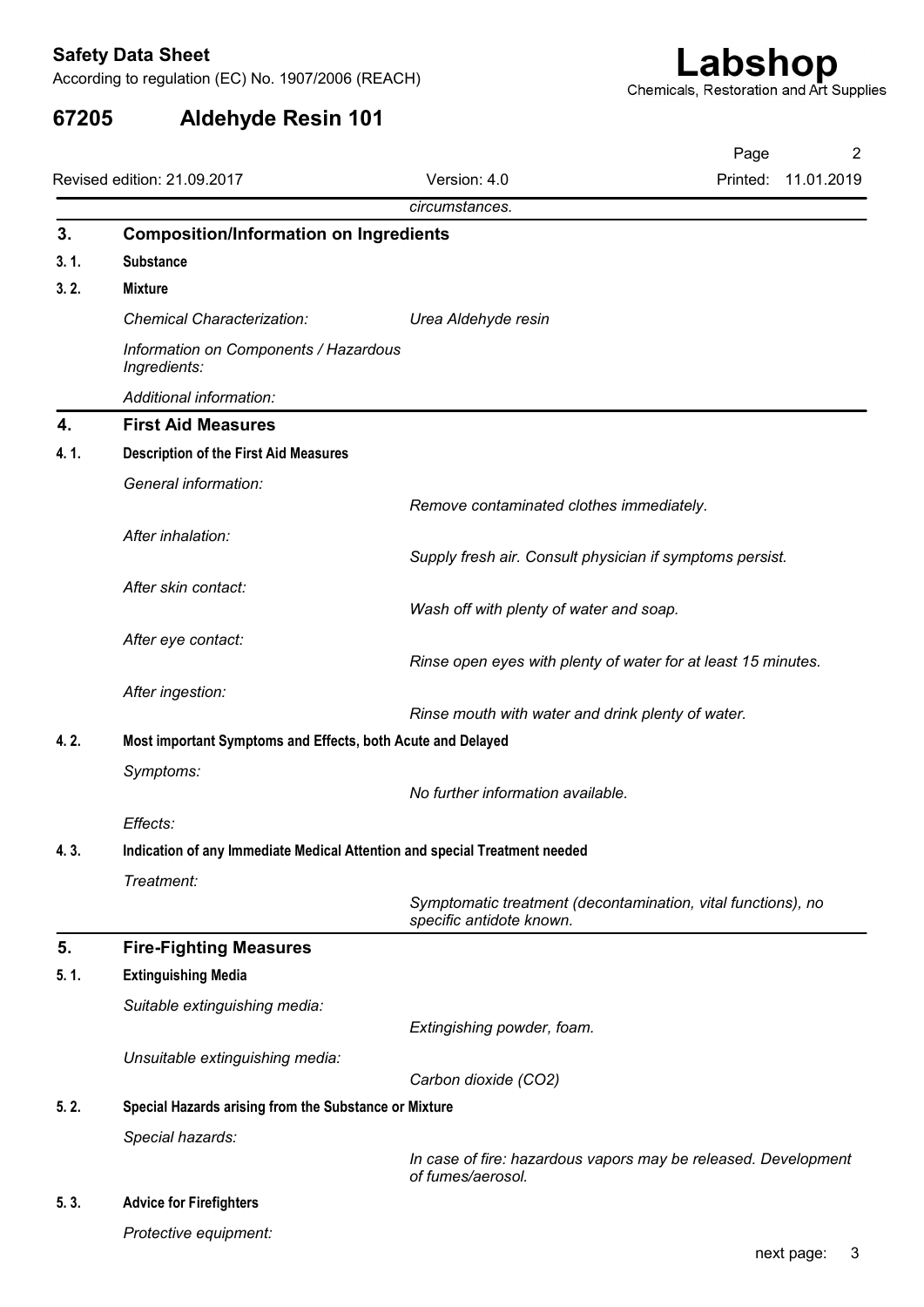| 67205 | <b>Aldehyde Resin 101</b>                                           | Chemicals, Restoration and Art Supplies                                                                                                                  |
|-------|---------------------------------------------------------------------|----------------------------------------------------------------------------------------------------------------------------------------------------------|
|       |                                                                     | Page<br>3                                                                                                                                                |
|       | Revised edition: 21.09.2017                                         | Version: 4.0<br>Printed:<br>11.01.2019                                                                                                                   |
|       |                                                                     | Wear self-contained respiratory protective device.                                                                                                       |
|       | Further information:                                                | Contaminated extinguishing water and debris should be disposed<br>of according to local regulations.<br>Avoid formation of dust: risk of dust explosion. |
| 6.    | <b>Accidential Release Measures</b>                                 |                                                                                                                                                          |
| 6.1.  | Personal Precautions, Protective Equipment and Emergency Procedures |                                                                                                                                                          |
|       | Personal precautions:                                               |                                                                                                                                                          |
|       |                                                                     | Avoid formation of dust, wear protective clothing.                                                                                                       |
| 6.2.  | <b>Environmental Precautions</b>                                    |                                                                                                                                                          |
|       | Environmental precautions:                                          | Keep spills and cleaning runoff out of municipal sewers and open<br>bodies of water.                                                                     |
| 6.3.  | Methods and Material for Containment and Cleaning Up                |                                                                                                                                                          |
|       | Methods and material:                                               |                                                                                                                                                          |
|       |                                                                     | Small spills:                                                                                                                                            |
|       |                                                                     | Clean up with suitable appliance and dispose adequately.<br>Large spills:                                                                                |
|       |                                                                     | Contain with dust binding material and dispose accordingly.<br>Avoid dust formation.                                                                     |
| 6.4.  | <b>Reference to other Sections</b>                                  |                                                                                                                                                          |
|       |                                                                     | Protective clothing, see Section 8.<br>Dispose of contaminated material according to Section 13.                                                         |
| 7.    | <b>Handling and Storage</b>                                         |                                                                                                                                                          |
| 7.1.  | <b>Precautions for Safe Handling</b>                                |                                                                                                                                                          |
|       | Instructions on safe handling:                                      | Respiratory protection when handling without exhaust system.                                                                                             |
|       | Hygienic measures:                                                  | Do not eat or drink during work. Do not smoke.                                                                                                           |
| 7.2.  | <b>Conditions for Safe Storage, including any Incompatibilities</b> |                                                                                                                                                          |
|       | Storage conditions:                                                 | Store in tightly sealed containers in a dry and cool room.                                                                                               |
|       | Requirements for storage areas and<br>containers:                   |                                                                                                                                                          |
|       | Information on fire and explosion<br>protection:                    |                                                                                                                                                          |
|       |                                                                     | Avoid dust formation.                                                                                                                                    |
|       |                                                                     | Take measures to prevent electrostatic discharge.<br>Dust explosion class 2 (Kst-value 200 - 300 bar m/s).                                               |
|       | Storage class (VCI):                                                |                                                                                                                                                          |
|       |                                                                     | 13; Non combustible solids                                                                                                                               |
|       | Further Information:                                                |                                                                                                                                                          |
|       |                                                                     |                                                                                                                                                          |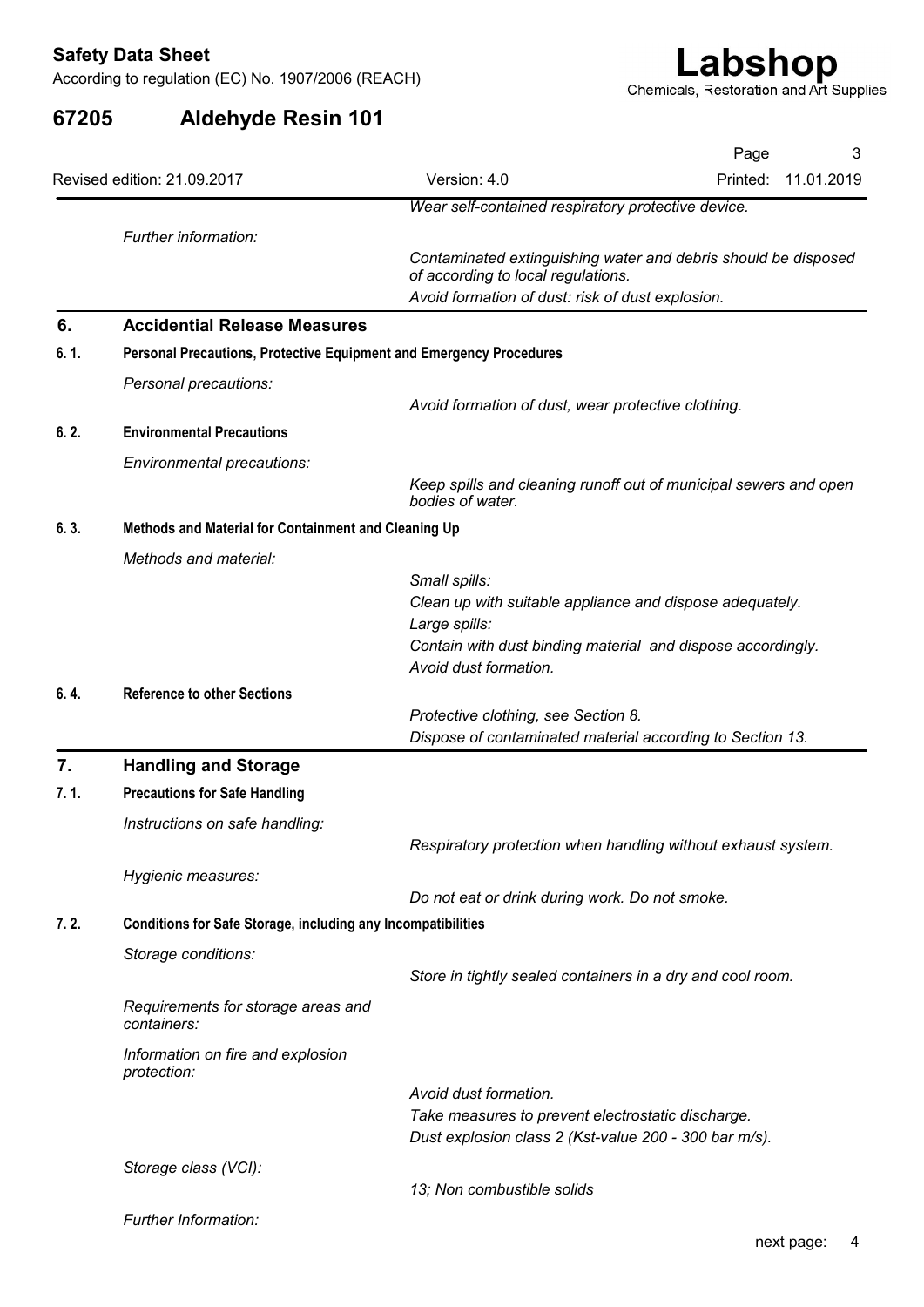| <b>Safety Data Sheet</b> | According to regulation (EC) No. 1907/2006 (REACH) |                                                   | Labshop<br>Chemicals, Restoration and Art Supplies                  |
|--------------------------|----------------------------------------------------|---------------------------------------------------|---------------------------------------------------------------------|
| 67205                    | <b>Aldehyde Resin 101</b>                          |                                                   |                                                                     |
|                          | Revised edition: 21.09.2017                        | Version: 4.0                                      | Page<br>4<br>Printed:<br>11.01.2019                                 |
| 7.3.                     | <b>Specific End Use(s)</b>                         |                                                   |                                                                     |
|                          | Further information:                               |                                                   |                                                                     |
|                          |                                                    | See Section 1.2.; no other uses provided          |                                                                     |
| 8.                       | <b>Exposure Controls/Personal Protection</b>       |                                                   |                                                                     |
| 8.1.                     | <b>Parameters to be Controlled</b>                 |                                                   |                                                                     |
|                          | Parameters to be controlled (DE):                  | <b>TRGS 900</b>                                   |                                                                     |
|                          |                                                    |                                                   | Formaldehyde (CAS 50-00-0); TWA: 0.3 ppm, 0.37 mg/m3; 2 (l)         |
|                          |                                                    |                                                   | Methanol (67-56-1): 270 mg/m3; 200 ppm; 4(II); Can be absorbed      |
|                          |                                                    | by the skin.                                      | Xylene (CAS 1330-20-7); TLV (TRGS 900): 440 mg/m3, 100 ppm          |
|                          |                                                    | (2)                                               |                                                                     |
|                          |                                                    | Can be absorbed by the skin.                      | Category I: Substances for which die localized effect has an        |
|                          |                                                    | respiratory passages.                             | assigned OEL or for substances with a sensitizing effect in         |
|                          |                                                    | Category II: substances with a resorptive effect. |                                                                     |
|                          | Parameters to be controlled:                       |                                                   |                                                                     |
|                          |                                                    |                                                   | Methanol (67-56-1): TWA (OEL, EU): 260 mg/m3; 200 ppm; (II),        |
|                          |                                                    | Can be absorbed by the skin.                      | Xylene (CAS 1330-20-7): TWA (OEL, EU): 221 mg/m3, 50 ppm;           |
|                          |                                                    | the skin.                                         | STEL (OEL, EU): 442 mg/m3, 100 ppm; 2(II); Can be absorbed by       |
|                          | Derived No-Effect Level (DNEL):                    |                                                   |                                                                     |
|                          | <b>Predicted No-Effect Concentration</b>           |                                                   |                                                                     |
|                          | $(PNEC)$ :                                         |                                                   |                                                                     |
|                          | Additional Information:                            |                                                   |                                                                     |
| 8.2.                     | <b>Exposure Controls</b>                           |                                                   |                                                                     |
|                          | Technical protective measures:                     |                                                   |                                                                     |
|                          |                                                    | Provide adequate ventilation.                     |                                                                     |
|                          | <b>Personal Protection</b>                         |                                                   |                                                                     |
|                          | General protective measures:                       |                                                   |                                                                     |
|                          |                                                    | handling chemicals.                               | The usual precautionary measures are to be adhered to when          |
|                          | Respiratory protection:                            |                                                   |                                                                     |
|                          |                                                    | Not required.                                     |                                                                     |
|                          | Hand protection:                                   |                                                   |                                                                     |
|                          |                                                    |                                                   | Chemical protective gloves (EN 374 (Europe), F739 (US)).            |
|                          |                                                    | because of the great diversity of types.          | The manufacturer's directions for use should be observed            |
|                          | Protective glove material:                         |                                                   |                                                                     |
|                          |                                                    |                                                   | Recommended: Protective index $6$ , $>$ 480 min. of permeation time |
|                          |                                                    | accord. EN 374.                                   | Nitrile rubber (0.4 mm), chloroprene rubber (0.5 mm), polyvinyl     |
|                          |                                                    |                                                   |                                                                     |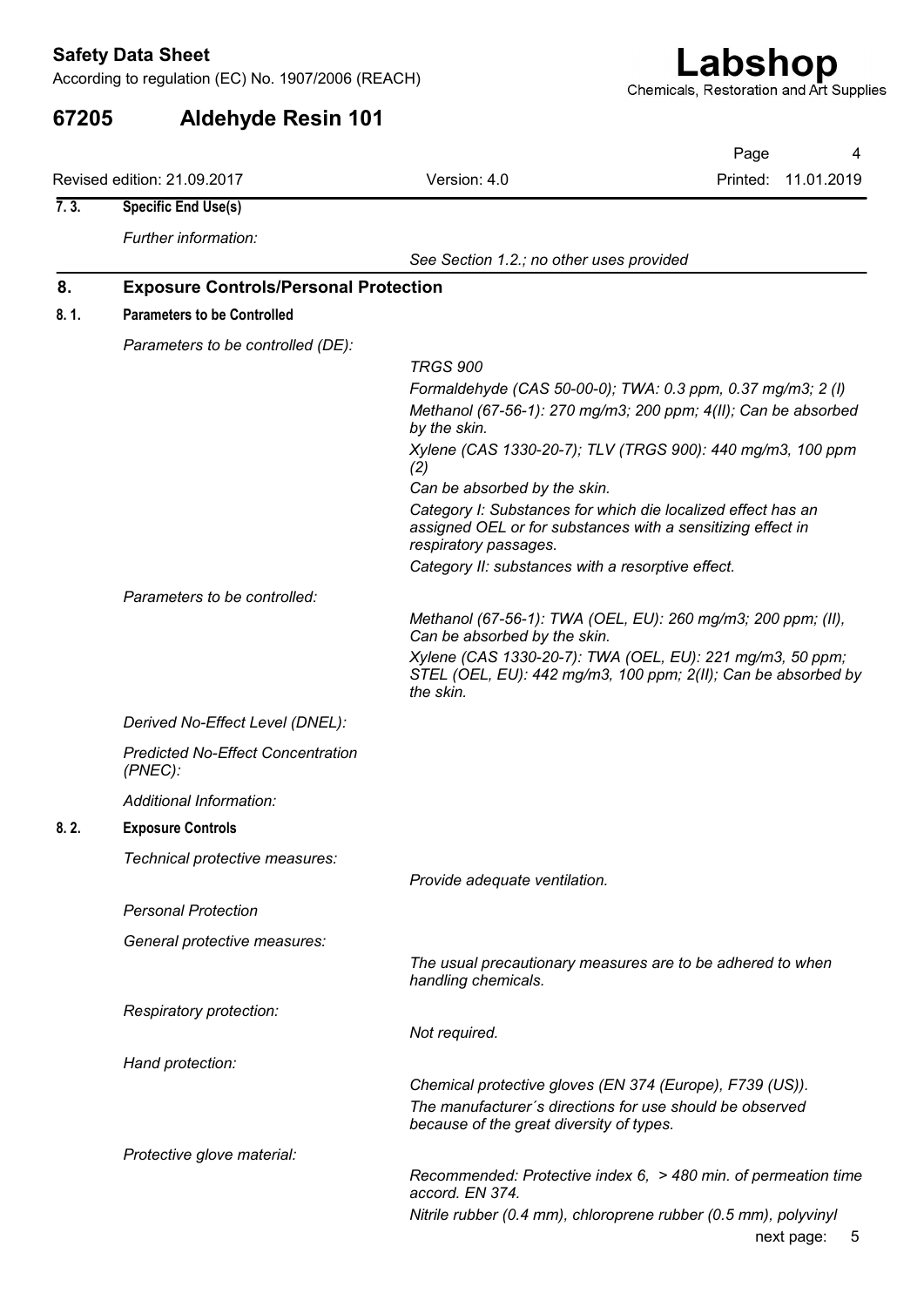| 67205 | <b>Aldehyde Resin 101</b>                             | Chemicals, Restoration and Art Supplies                                 |          |            |   |
|-------|-------------------------------------------------------|-------------------------------------------------------------------------|----------|------------|---|
|       |                                                       |                                                                         | Page     |            | 5 |
|       | Revised edition: 21.09.2017                           | Version: 4.0                                                            | Printed: | 11.01.2019 |   |
|       |                                                       | chloride (0.7 mm).                                                      |          |            |   |
|       | Eye protection:                                       |                                                                         |          |            |   |
|       | Body protection:                                      | Safety glasses with protective shields (EN 166).                        |          |            |   |
|       |                                                       | Protective clothing.                                                    |          |            |   |
|       | Environmental precautions:                            |                                                                         |          |            |   |
|       |                                                       | Prevent from getting into the soil, surface water and sewage<br>system. |          |            |   |
| 9.    | <b>Physical and Chemical Properties</b>               |                                                                         |          |            |   |
| 9.1.  | Information on Basic Physical and Chemical Properties |                                                                         |          |            |   |
|       | Form:                                                 | pastilles                                                               |          |            |   |
|       | Color:                                                | bright yellow                                                           |          |            |   |
|       | Odor:                                                 | weak                                                                    |          |            |   |
|       | Odor threshold:                                       | No information available.                                               |          |            |   |
|       | pH-Value:                                             |                                                                         |          |            |   |
|       |                                                       | not applicable                                                          |          |            |   |
|       | Melting temperature:                                  | 95 - 110°C                                                              |          |            |   |
|       | Boiling temperature:                                  |                                                                         |          |            |   |
|       |                                                       | not applicable                                                          |          |            |   |
|       | Flash point:                                          | not applicable                                                          |          |            |   |
|       | Evaporation rate:                                     |                                                                         |          |            |   |
|       |                                                       | This product is a non-volatile solid.                                   |          |            |   |
|       | Flammability (solid, gas):                            |                                                                         |          |            |   |
|       |                                                       | not easily flammable                                                    |          |            |   |
|       | <b>Upper explosion limit:</b>                         | no information available                                                |          |            |   |
|       | Lower explosion limit:                                | 15 g/m3 (20-24°C; 1013 hPa)                                             |          |            |   |
|       | Vapor pressure:                                       |                                                                         |          |            |   |
|       |                                                       | not applicable                                                          |          |            |   |
|       | Vapor density:                                        |                                                                         |          |            |   |
|       | Density:                                              | This product is a non-volatile solid.<br>1.1 g/cm3 (20 $^{\circ}$ C)    |          |            |   |
|       | Solubility in water:                                  | insoluble                                                               |          |            |   |
|       | Coefficient of variation (n-                          |                                                                         |          |            |   |
|       | Octanol/Water):                                       |                                                                         |          |            |   |
|       |                                                       | not applicable                                                          |          |            |   |
|       | Auto-ignition temperature:                            | Product is not auto-ignitable.                                          |          |            |   |
|       |                                                       |                                                                         |          | next page: | 6 |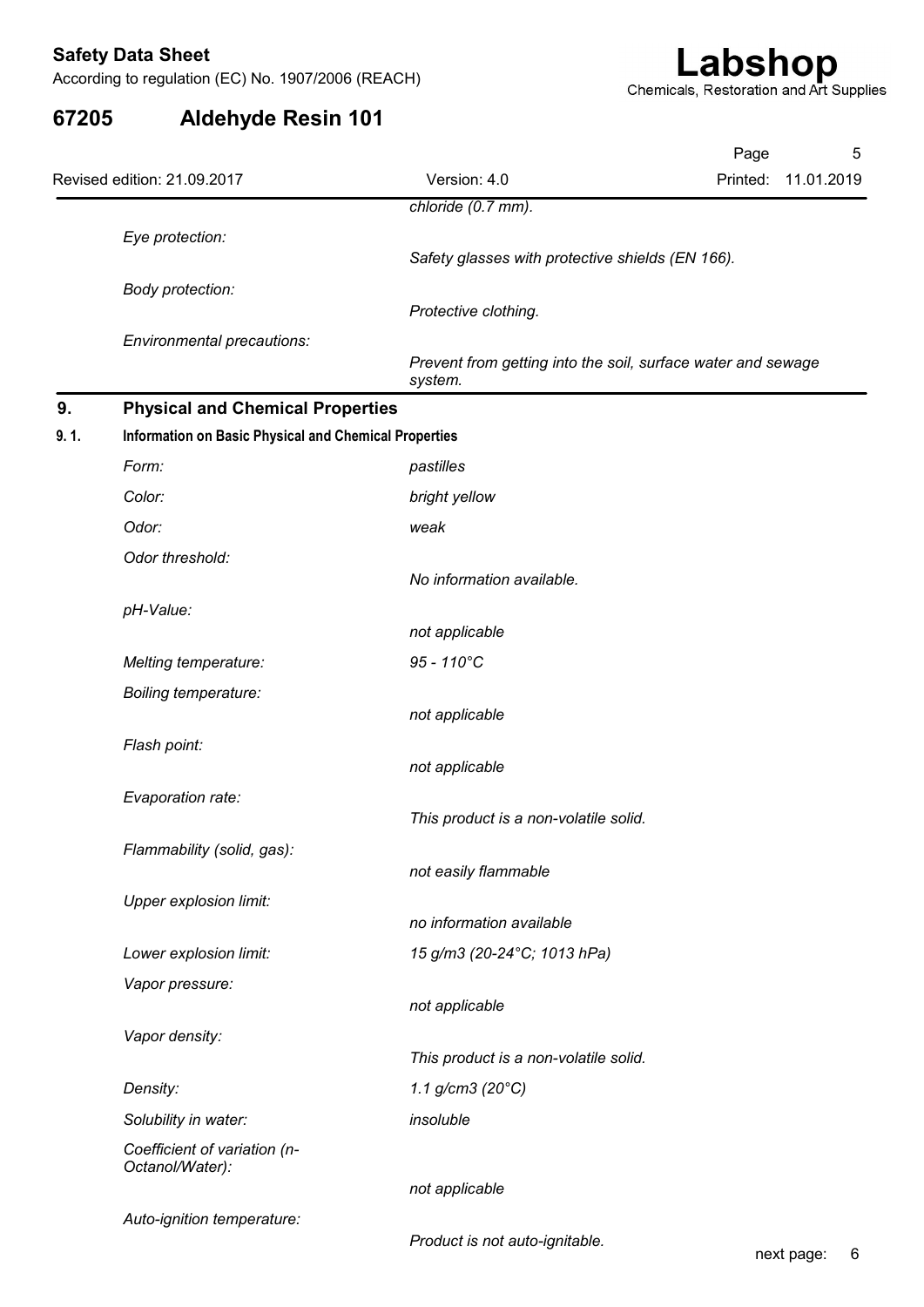| 67205 | <b>Aldehyde Resin 101</b>                          |                                                                                           |                                     |
|-------|----------------------------------------------------|-------------------------------------------------------------------------------------------|-------------------------------------|
|       | Revised edition: 21.09.2017                        | Version: 4.0                                                                              | Page<br>6<br>11.01.2019<br>Printed: |
|       | Decomposition temperature:                         | No decomposition if used according to specifications.                                     |                                     |
|       | Viscosity, dynamic:                                | not applicable                                                                            |                                     |
|       | Explosive properties:                              |                                                                                           |                                     |
|       |                                                    | Product does not present an explosion hazard.                                             |                                     |
|       | Oxidizing properties:                              |                                                                                           |                                     |
|       |                                                    | not oxidizing                                                                             |                                     |
| 9.2.  | <b>Bulk density:</b><br><b>Further Information</b> | 600 - 700 kg/m3                                                                           |                                     |
|       | Solubility in solvents:                            |                                                                                           |                                     |
|       | Viscosity, kinematic                               |                                                                                           |                                     |
|       | Burning class:                                     |                                                                                           |                                     |
|       | Solvent content:                                   |                                                                                           |                                     |
|       | Solid content:                                     |                                                                                           |                                     |
|       | Particle size:                                     |                                                                                           |                                     |
|       | Other information:                                 |                                                                                           |                                     |
|       |                                                    | Minimum ignition energy: $> 10 - < 30$ mJ (1013 hPa, 20°C)<br>Hygroscopy: not hygroscopic |                                     |
| 10.   | <b>Stability and Reactivity</b>                    |                                                                                           |                                     |
| 10.1. | Reactivity                                         |                                                                                           |                                     |
|       |                                                    | Stable if used according to specifications.                                               |                                     |
| 10.2. | <b>Chemical Stability</b>                          | Stable if used according to specifications.                                               |                                     |
| 10.3. | <b>Possibility of Hazardous Reactions</b>          |                                                                                           |                                     |
|       |                                                    | Risk of dust explosion.                                                                   |                                     |
| 10.4. | <b>Conditions to Avoid</b>                         |                                                                                           |                                     |
|       | Conditions to avoid:                               | Avoid formation of dust.                                                                  |                                     |
|       | Thermal decomposition:                             |                                                                                           |                                     |
| 10.5. | <b>Imcompatible Materials</b>                      |                                                                                           |                                     |
|       |                                                    | None known.                                                                               |                                     |
| 10.6. | <b>Hazardous Decomposition Products</b>            | None if stored and handled according to specifications.                                   |                                     |
| 10.7. | <b>Further Information</b>                         |                                                                                           |                                     |
| 11.   | <b>Toxicological Information</b>                   |                                                                                           |                                     |
| 11.1. | <b>Information on Toxicological Effects</b>        |                                                                                           |                                     |
|       | <b>Acute Toxicity</b>                              |                                                                                           |                                     |
|       | LD50, oral:                                        | > 2000 mg/kg (rat; OECD 423)                                                              |                                     |
|       |                                                    | Not toxic after single oral exposure.                                                     | next page:<br>$\overline{7}$        |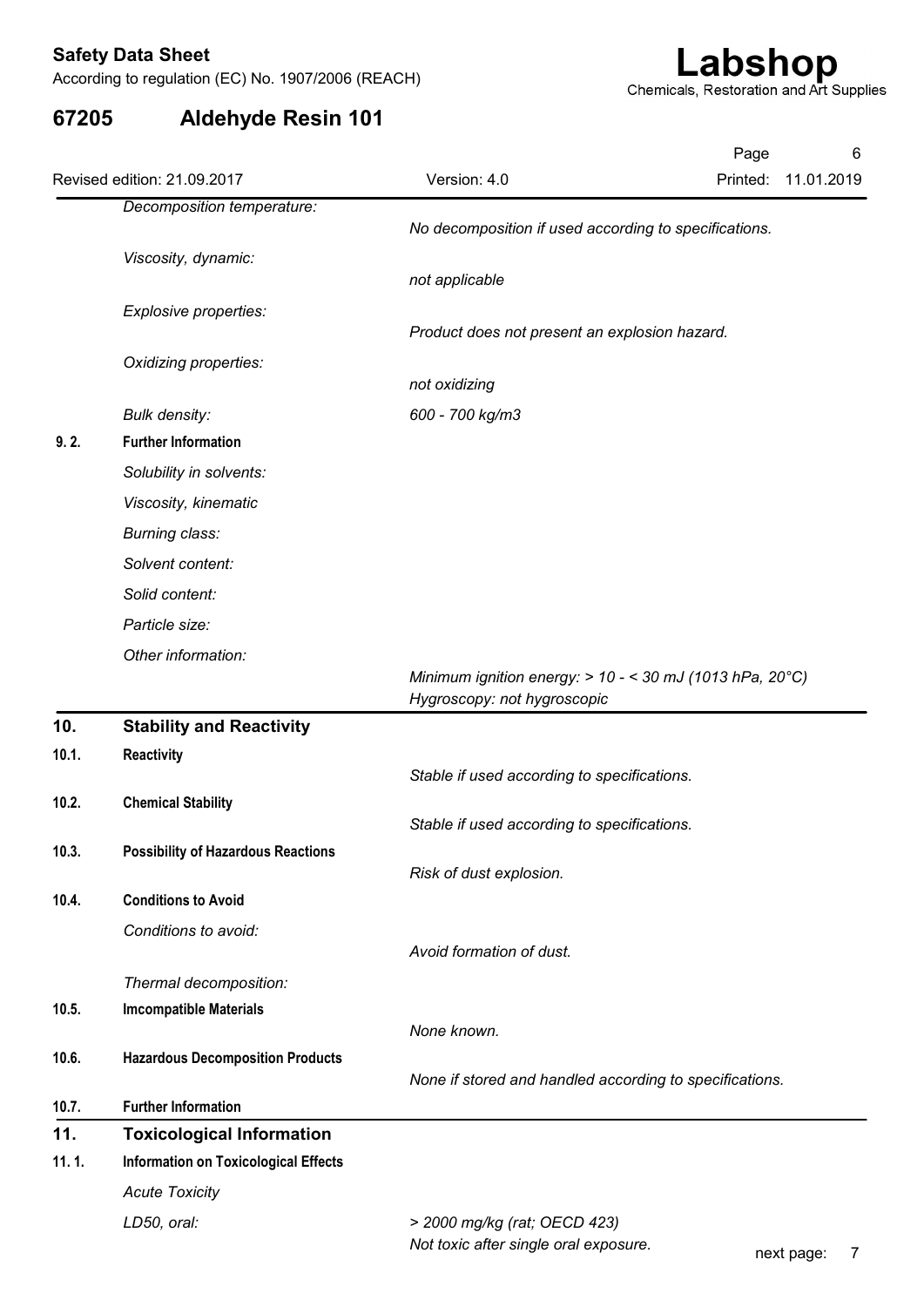|       | According to regulation (EC) No. 1907/2006 (REACH) |                                                                                                                                                                                                         | Chemicals, Restoration and Art Supplies | Labshop |                          |
|-------|----------------------------------------------------|---------------------------------------------------------------------------------------------------------------------------------------------------------------------------------------------------------|-----------------------------------------|---------|--------------------------|
| 67205 | <b>Aldehyde Resin 101</b>                          |                                                                                                                                                                                                         |                                         |         |                          |
|       | Revised edition: 21.09.2017                        | Version: 4.0                                                                                                                                                                                            |                                         | Page    | 7<br>Printed: 11.01.2019 |
|       | LD50, dermal:                                      | No information available.                                                                                                                                                                               |                                         |         |                          |
|       | LC50, inhalation:                                  | No information available.                                                                                                                                                                               |                                         |         |                          |
|       | <b>Primary effects</b>                             |                                                                                                                                                                                                         |                                         |         |                          |
|       | Irritant effect on skin:                           | Non irritating (rabbit)                                                                                                                                                                                 |                                         |         |                          |
|       | Irritant effect on eyes:                           |                                                                                                                                                                                                         |                                         |         |                          |
|       | Inhalation:                                        | Non-irritating to eyes (rabbit)                                                                                                                                                                         |                                         |         |                          |
|       | Ingestion:                                         | No information available.                                                                                                                                                                               |                                         |         |                          |
|       |                                                    | No information available                                                                                                                                                                                |                                         |         |                          |
|       | Sensitization:                                     | No sensitizing effects known.                                                                                                                                                                           |                                         |         |                          |
|       | Mutagenicity:                                      | No mutagenic effects known.                                                                                                                                                                             |                                         |         |                          |
|       | Reproductive toxicity:                             |                                                                                                                                                                                                         |                                         |         |                          |
|       | Carcinogenicity:                                   | No negative effects known.                                                                                                                                                                              |                                         |         |                          |
|       |                                                    | No cancerogenic effect known.                                                                                                                                                                           |                                         |         |                          |
|       | Teratogenicity:                                    | No information available.                                                                                                                                                                               |                                         |         |                          |
|       | Specific target organ toxicity (STOT):             | Single exposure: no information available.<br>Repeated exposure: no information available.                                                                                                              |                                         |         |                          |
|       | Additional toxicological information:              | Aspiration hazard: not applicable                                                                                                                                                                       |                                         |         |                          |
| 12.   | <b>Ecological Information</b>                      |                                                                                                                                                                                                         |                                         |         |                          |
| 12.1. | <b>Aquatic Toxicity</b><br>Fish toxicity:          |                                                                                                                                                                                                         |                                         |         |                          |
|       |                                                    | not determined                                                                                                                                                                                          |                                         |         |                          |
|       | Daphnia toxicity:                                  | EC50: > 100 mg/l (48h, Daphnia magna; OECD 202)<br>Nominal concentration. Product is only slightly soluble in the test<br>medium. An eluate was tested. No toxic effects in the range of<br>solubility. |                                         |         |                          |
|       | Bacteria toxicity:                                 | not determined                                                                                                                                                                                          |                                         |         |                          |
|       | Algae toxicity:                                    | not determined                                                                                                                                                                                          |                                         |         |                          |
|       |                                                    |                                                                                                                                                                                                         |                                         |         |                          |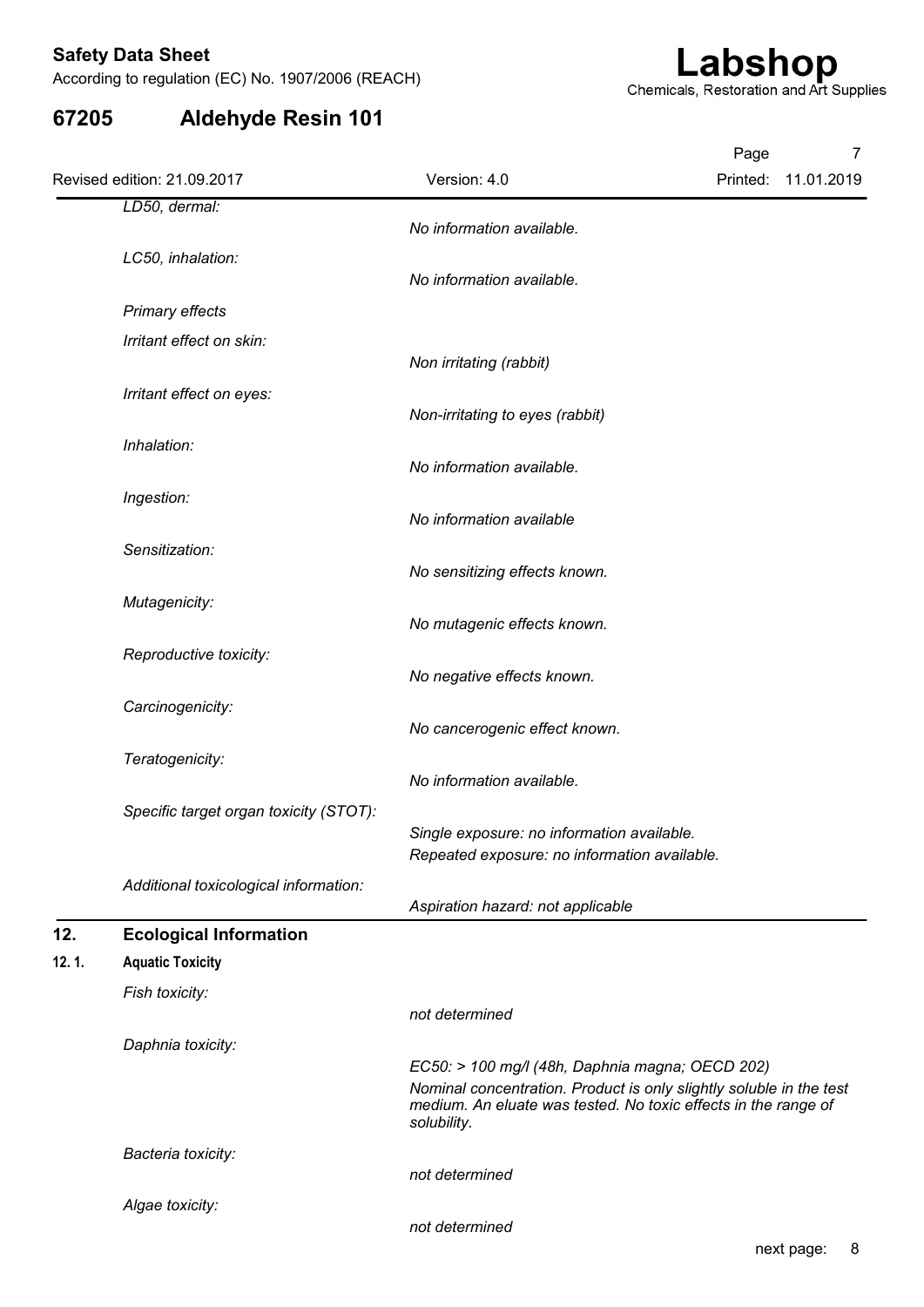| 67205  |                                            | Chemicals, Restoration and Art Supplies                                                                                                                                                                                                                         |
|--------|--------------------------------------------|-----------------------------------------------------------------------------------------------------------------------------------------------------------------------------------------------------------------------------------------------------------------|
|        | <b>Aldehyde Resin 101</b>                  |                                                                                                                                                                                                                                                                 |
|        |                                            | Page                                                                                                                                                                                                                                                            |
|        | Revised edition: 21.09.2017                | Version: 4.0<br>Printed:<br>11.01.2019                                                                                                                                                                                                                          |
| 12.2.  | <b>Persistency and Degradability</b>       | The product in virtually insoluble in water and can thus be<br>separated from water mechanically in suitable effluent treatment<br>plants.                                                                                                                      |
| 12.3.  | <b>Bioaccumulation</b>                     | Bioaccumulation is not to be expected.                                                                                                                                                                                                                          |
| 12. 4. | <b>Mobility</b>                            | No information available.                                                                                                                                                                                                                                       |
| 12.5.  | <b>Results of PBT- und vPvP Assessment</b> | According to Annex VIII to Regulation (EC) No. 1907/2006<br>(REACH): this product is neither a PBT<br>(persistent/bioaccumulative/toxic) or vPvB (very persistent/very<br>bioaccumulative/very toxic) substance nor does it contain a PBT or<br>vPvB substance. |
| 12.6.  | <b>Other Adverse Effects</b>               |                                                                                                                                                                                                                                                                 |
|        | Water hazard class:                        | 1, slightly hazardous                                                                                                                                                                                                                                           |
|        | Behaviour in sewage systems:               | No impairment of the biodegradability of active sludge expected<br>when small amounts are discharged in biological sewage plants.                                                                                                                               |
|        | Further ecological effects:                | Due to the consistency of the product, it is not classified as<br>environmentally hazardous.<br>The product does not contain any substances which can deplete<br>the ozone layer, according to Section I of EC-Directive<br>2037/2000/EC.                       |
|        | AOX Value:                                 |                                                                                                                                                                                                                                                                 |
| 13.    | <b>Disposal Considerations</b>             |                                                                                                                                                                                                                                                                 |
| 13.1.  | <b>Waste Treatment Methods</b>             |                                                                                                                                                                                                                                                                 |
|        | Product:                                   | In accordance with current regulations, product may be taken to a<br>waste disposal site or incineration plant, after consultation with site<br>operator and/or with the responsible authority.                                                                 |
|        | European Waste Code (EWC):                 |                                                                                                                                                                                                                                                                 |
|        | Uncleaned packaging:                       |                                                                                                                                                                                                                                                                 |
|        |                                            | Uncontaminated packaging may be recycled.<br>Packaging may be disposed of in the same manner as the<br>product.                                                                                                                                                 |
|        | Waste Code No.:                            |                                                                                                                                                                                                                                                                 |
| 14.    | <b>Transport Information</b>               |                                                                                                                                                                                                                                                                 |
| 14.1.  | <b>UN Number</b>                           |                                                                                                                                                                                                                                                                 |
|        | ADR, IMDG, IATA                            |                                                                                                                                                                                                                                                                 |
|        | <b>UN Proper Shipping Name</b>             |                                                                                                                                                                                                                                                                 |
| 14.2.  | ADR/RID:                                   |                                                                                                                                                                                                                                                                 |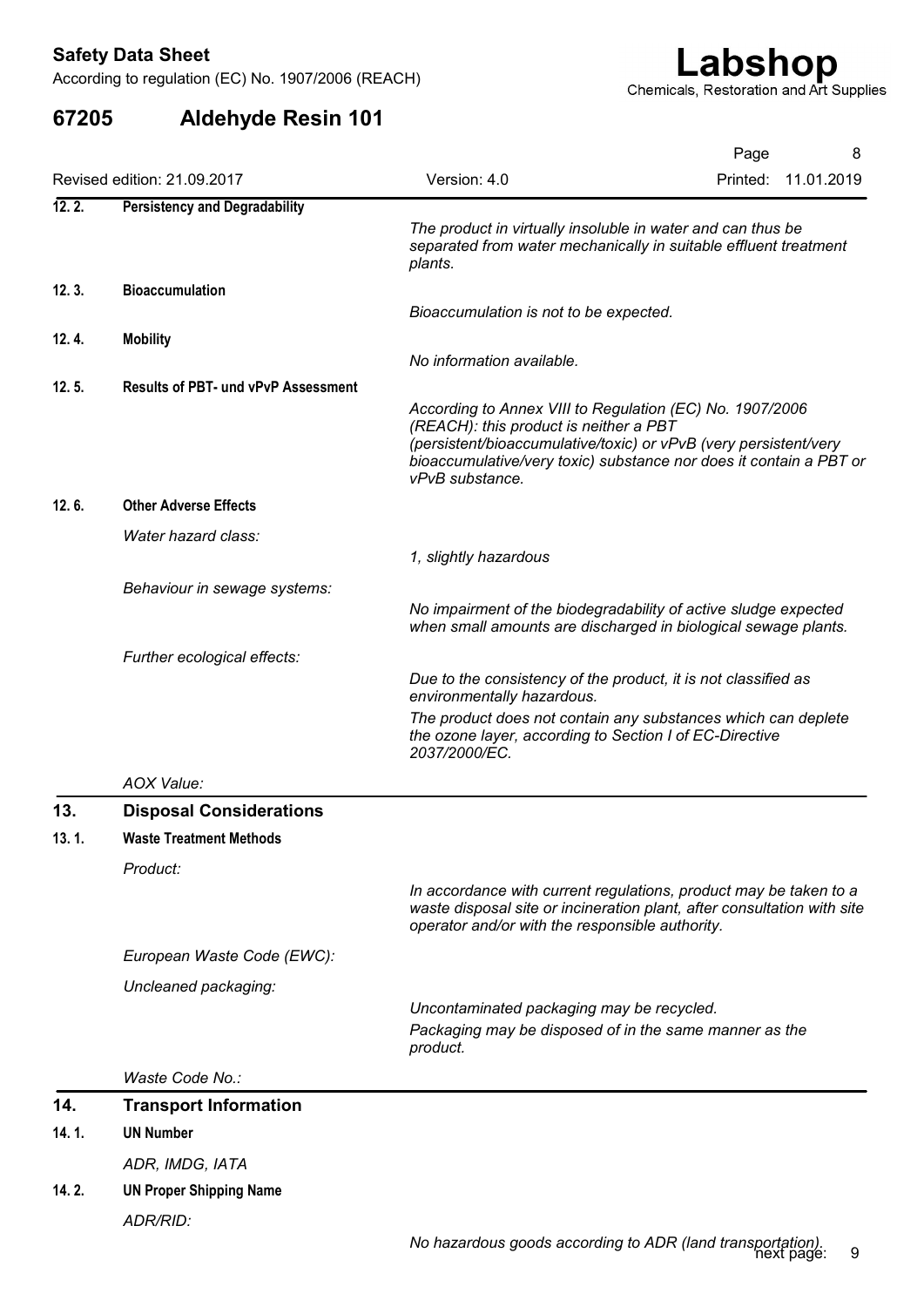| 67205 | <b>Aldehyde Resin 101</b>                                                                      | According to regulation (EC) No. 1907/2006 (REACH) | Chemicals, Restoration and Art Supplies                         |
|-------|------------------------------------------------------------------------------------------------|----------------------------------------------------|-----------------------------------------------------------------|
|       | Revised edition: 21.09.2017                                                                    | Version: 4.0                                       | Page<br>9<br>Printed:<br>11.01.2019                             |
|       | <b>IMDG/IATA:</b>                                                                              | No hazardous goods according to IMDG.              |                                                                 |
| 14.3. | <b>Transport Hazard Classes</b>                                                                |                                                    |                                                                 |
|       | <b>ADR Class:</b>                                                                              |                                                    |                                                                 |
|       |                                                                                                | not applicable                                     |                                                                 |
|       | Hazard no.:                                                                                    |                                                    |                                                                 |
|       | Classification code:                                                                           |                                                    |                                                                 |
|       | Tunnel restriction code:                                                                       |                                                    |                                                                 |
|       | IMDG Class (sea):                                                                              |                                                    |                                                                 |
|       | Hazard no.:                                                                                    |                                                    |                                                                 |
|       | EmS No.:                                                                                       |                                                    |                                                                 |
|       | IATA Class:                                                                                    | not applicable                                     |                                                                 |
|       | Hazard no.:                                                                                    |                                                    |                                                                 |
| 14.4. | <b>Packaging Group</b>                                                                         |                                                    |                                                                 |
|       | ADR/RID:                                                                                       |                                                    |                                                                 |
|       |                                                                                                | not applicable                                     |                                                                 |
|       | IMDG:                                                                                          |                                                    |                                                                 |
|       | IATA:                                                                                          |                                                    |                                                                 |
| 14.5. | <b>Environmental Hazards</b>                                                                   | None                                               |                                                                 |
| 14.6. | <b>Special Precautions for User</b>                                                            |                                                    |                                                                 |
|       |                                                                                                |                                                    | Not classified as a dangerous good under transport regulations. |
| 14.7. | Transportation in Bulk according to Annex II of MARPOL 73/78 and IBC-Code                      | not applicable                                     |                                                                 |
| 14.8. | <b>Further Information</b>                                                                     |                                                    |                                                                 |
| 15.   | <b>Regulatory Information</b>                                                                  |                                                    |                                                                 |
| 15.1. | Safety, Health and Environmental Regulations/Legislation specific for the Substance or Mixture |                                                    |                                                                 |
|       | Water hazard class:                                                                            | by list)                                           | 1, slightly hazardous for water (German Regulation, Assessment  |
|       | Local regulations on chemical accidents:                                                       |                                                    |                                                                 |
|       | Employment restrictions:                                                                       |                                                    |                                                                 |
|       | Restriction and prohibition of application:                                                    |                                                    |                                                                 |
|       | Technical instructions on air quality:                                                         |                                                    |                                                                 |
| 15.2. | <b>Chemical Safety Assessment</b>                                                              | this product.                                      | A Chemical Safety Assessment has not yet been carried out for   |
| 15.3. | <b>Further Information</b>                                                                     |                                                    |                                                                 |